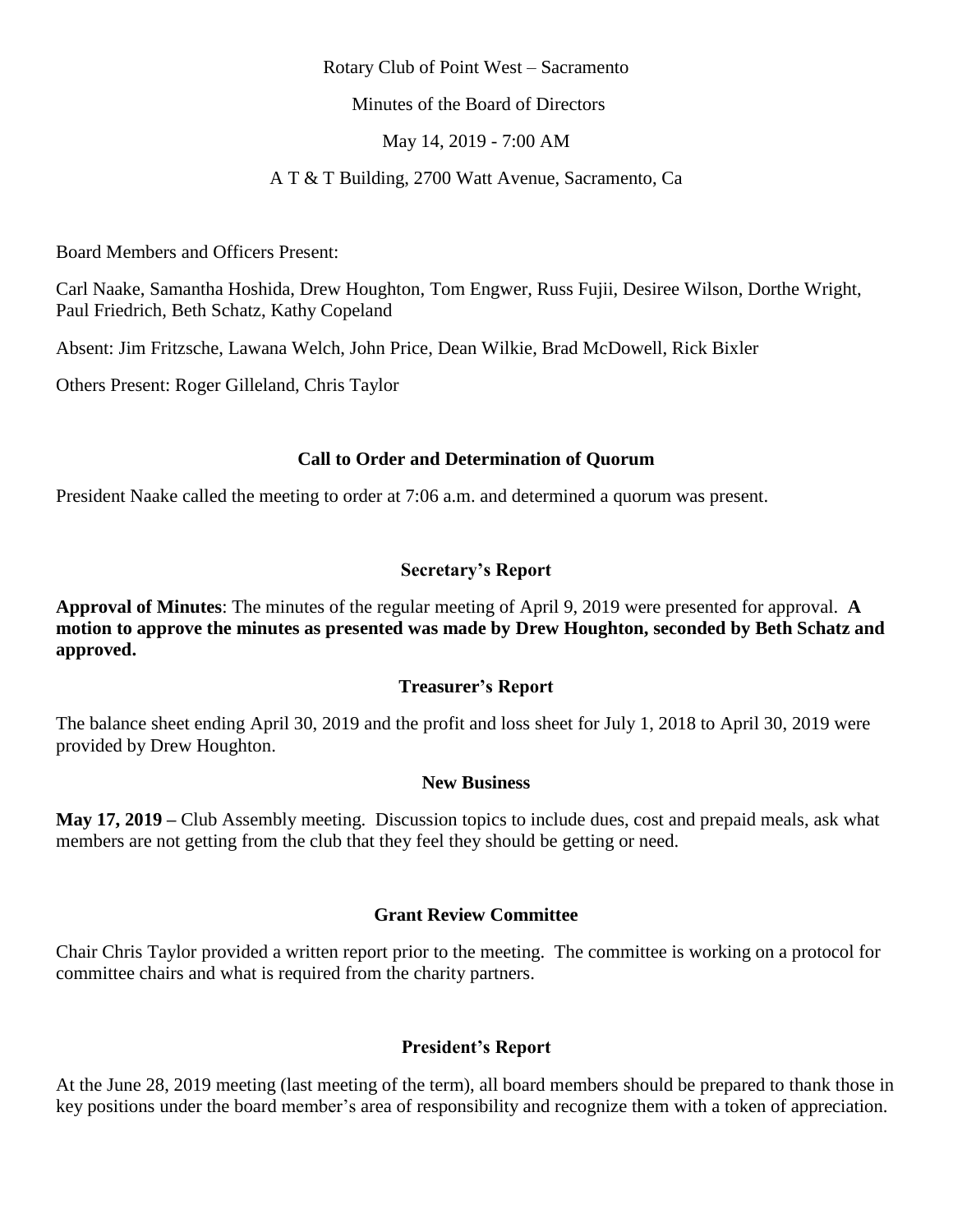June 29, 2019 will be the demotion party at Paul Cunha's house. More information to follow. Save the date.

The June 11, 2019 Board Meeting will include Kathy Copeland's incoming Board members.

## **Board Reports**

**John Price – Club Service 1**

No report.

## **Tom Engwer – Club Service 2**

No report.

## **Dorthe Wright – Club Service 3**

The fun committee is planning the Sunglass Social on June 6, 2019, at Brookside Restaurant from 6-9pm.

## **Beth Schatz – Vocational Service**

Tour of business at the B Street Theater was May 12, 2019. Rotarians at Work Day will be May 17, 2019. Let Beth or Jeniece know if you have a member minute "Thank You" and they will get you on the schedule.

# **Brad McDowell – Community Service 1**

No report.

### **Dean Wilkie – Community Service 2**

No report.

# **Paul Friedrich – International Service**

Dorthe Wright will be the International Grants Committee liaison next term.

### **Russ Fujii – Youth Services**

The scholarship committee is still looking for applications.